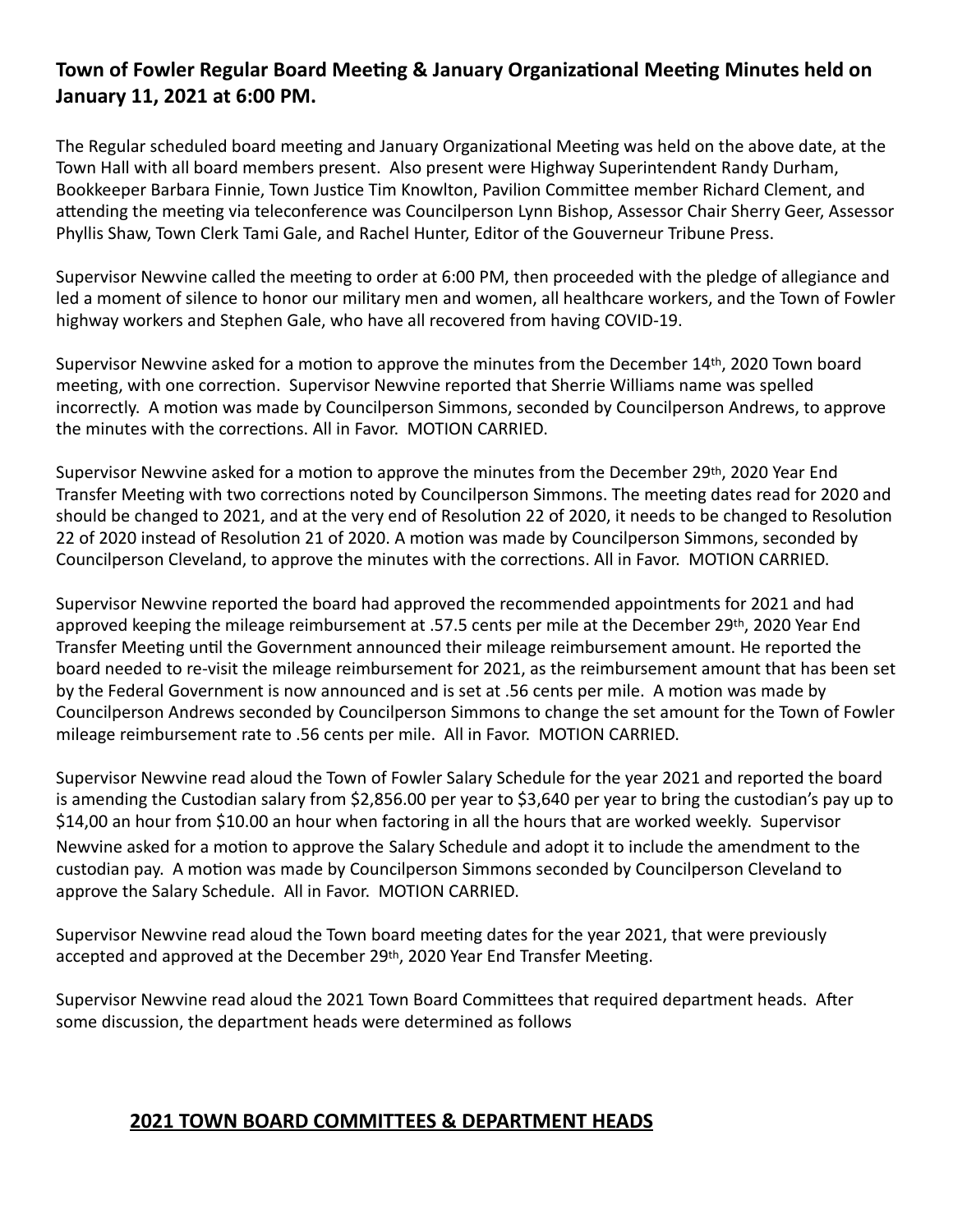**Councilperson Jeff Andrews - Highway Department**

**Councilperson Lynn Bishop - Mowing Councilperson Scott Cleveland and Council and Separate Council person Scott Cleveland** 

- Supervisor Ricky W. Newvine *Newmer Communical Cylvia Lake Beach, Hailesboro Ballpark, Solar* **Projects** 
	-
- **Councilperson Karen Simmons**  The Summal Control, Cemeteries, Town Hall Use, **SOS Program, Beaver Control** 
	-
	-
- Audit Committee *Network Committee Committee <b>Committee* **Committee** *Committee <b>Committee Committee Committee Committee Committee Committee Committee Committee Committee Committee Committee C* **Councilperson Simmons**
- Union Contract Negotiations **buying the Supervisor Ricky W, Newvine, Councilperson Bishop, Councilperson Andrews**

# *RESOLUTIONS*

## *RESOLUTION # 1 of 2021 PREPAID VOUCHERS*

A motion was made by Councilperson Andrews seconded by Councilperson Cleveland to adopt Resolution #1 of 2021, a resolution to authorize the payment in advance of audits of claims for public utility services, postage, freight, express charges, and health insurance premiums. All in Favor. MOTION CARRIED.

AYES: 5 NEWVINE, SIMMONS, ANDREWS, BISHOP, CLEVELAND  $NAYS: 0$ 

# *RESOLUTION # 2 of 2021*

# **PROCUREMENT POLICY FOR THE TOWN OF FOWLER**

Supervisor Newvine discussed a resolution to adopt the Town of Fowler Procurement Policy.

A motion was made by Councilperson Simmons seconded by Councilperson Andrews to adopt Resolution #2 of 2021, a procurement policy for the Town of Fowler, its officers, agents, and employees required by Section 104-b of the New York State General Municipal Law to apply to the purchasing of all goods and services which are not required by law to be publicly bid. All in Favor. MOTION CARRIED.

*AYES: 5 NEWVINE, SIMMONS, ANDREWS, BISHOP, CLEVELAND NAYS: 0*

### *RESOLUTION # 3 of 2021 SENIOR EXEMTION FOR 2021-2022 TAX ROLL UNDER SECTIONS 459-C AND 467 OF THE REAL PROPERTY TAX LAW.*

A motion was made by Councilperson Simmons seconded by Councilperson Andrews to adopt Resolution #3 of 2021, a resolution for the Town of Fowler, that the Board of Assessors shall extend the 2020 exemption status for those individuals receiving the senior exemption and the persons with disabilities and limited income exemption through 2021 without a renewal application except that the Board of Assessors may require a renewal application if he or she believes that an owner that qualified for the 2020 exemption has since changed their primary residence, added another owner to the deed, transferred the property to a new owner, or died.

All in Favor. MOTION CARRIED. *AYES: 5 NEWVINE, SIMMONS, ANDREWS, BISHOP, CLEVELAND*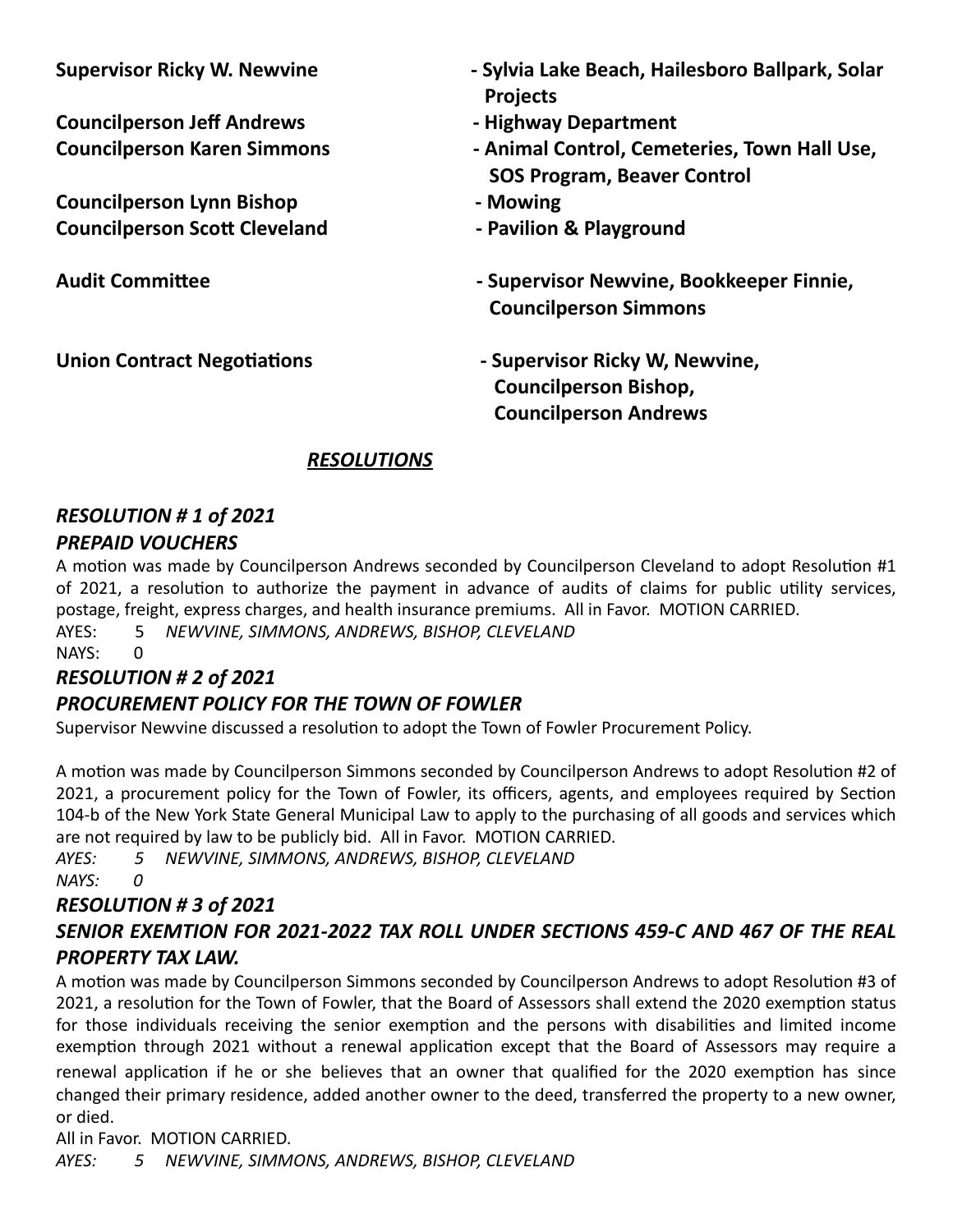$NAYS: 0$ 

## **Town Department Reports**

#### **Justice Department**

Justice Tim Knowlton reported:

- The court is still closed to the public for in person proceedings.
- He will be going over court correspondence with court clerk Irma Ashley the following day.

Supervisor Newvine thanked Justice Knowlton for his report and for being in attendance.

### **Bookkeeper**

Bookkeeper Barbara Finnie reported:

W2's will be provided in the next pay checks.

#### **Assessors**

Assessor Chair Sherry Geer reported:

- They have been busy doing values, finishing up on checking on and recording data from work that has been done according to building permits.
- She reported there had been a lot of action in the building department this year.
- The assessors have been trying to meet on the weekends at the Town Hall, when not many other people are at the Town Hall for social distancing best practices.

## **Historian**

Historian Karen Simmons reported:

- There is nothing going on up in the Historian's Office right now.
- She reported there are quite a few boxes of donated food items up there right now that were picked up on Saturday January 9<sup>th</sup> by Supervisor Newvine and herself, who went to Gouverneur and picked the donated items up. She reported that the Town would be doing something with the donated items, they haven't really decided yet how it is going to work, but they are hoping to get a blessing box for the back of the Town Hall and maybe make the items available out there. She reported there would be more on the donated food items, and how to obtain them, next time.

## **Dog Control**

Dog Control Officer Dan Moyer was not in attendance.

Councilperson Karen Simmons reported for Dan Moyer:

- Nothing has been going on with dog control and it has been very quiet.
- There have been no complaints on dogs or the chickens since the State Troopers spoke to the owners of the nuisance chickens.
- She reported that she is still trying to get people to pay their dog licenses and reminded everyone that there is a drop box located at the rear entrance to the Town Hall to conduct Town business amid the COVID-19 pandemic, and they can always send in their license renewal by mail.

#### **Beaver Control**

Councilperson Karen Simmons reported for Moyer's Wildlife Control:

- The beavers have been very quiet.
- Highway Superintendent Durham stated he thought they had closed out the last beaver problem.
- Beaver control should be done now until March.

## **Code Enforcement**

Code Enforcement Officer Glen Besaw was not in attendance.

Supervisor Newvine reported you can see that he has been doing his job with the number of building permits that were processed this year.

## **Town Clerk**

Town Clerk Tami Gale reported:

She had provided the board with a handout on the Summary of money handled by the Town Clerk of Fowler January 1, 2020 to December 31, 2020.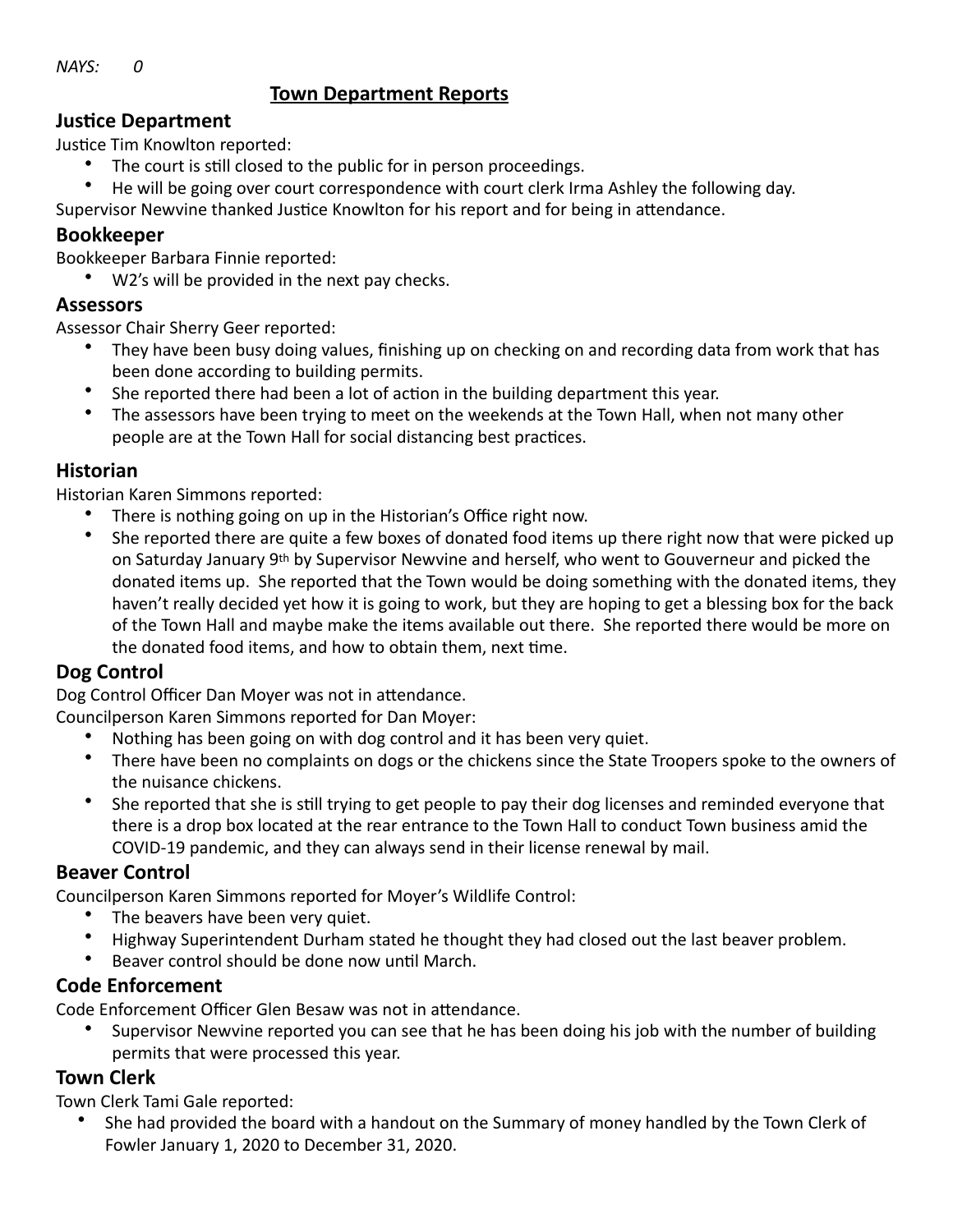- DEC Gross sales for the month were \$405.00 with the Town of Fowler Commission being \$5.56. She had licensed 28 dogs, handled 2 building permits had taken in \$7.50 in photo- copies, had issued 1 marriage license, and issued 2 Certified Marriage Transcripts.
- Asked if Justice Knowlton received the key fob that she had left for him.
- Wanted to make everyone aware of the virtual training opportunity from the Association of Towns that is available February 14<sup>th</sup> thru February 17<sup>th</sup>, 2021. Information and registration instructions were left for all department heads.
- Thanked Deputy Town Clerk Kim Reed for coming into work for her, while she was quarantined.
- Thanked Deputy Town Clerk Debra Tupper for getting the newsletters folded, stapled, and prepared for tax receipt season.
- Thanked the board members and co-workers for their well-wishes and prayers for Steve during his recent illness.

Supervisor Newvine stated that the Town should thank Town Clerk Gale as well, for doing her job when she wasn't able to be there. He stated he called Deputy Town Clerk Kim Reed and thanked her, he hadn't yet spoken to Deputy Town Clerk Debra Tupper, but stated the combination of the 3 clerks had done a great job keeping the Town Hall going and wanted to express this to them.

### **Highway Department**

Highway Superintendent Randy Durham reported:

- He has spoken to the USDA in regards to the new plow truck, and it is in the process but they have no information as to the financing as of yet.
- That Truck 12 is back in the shop.
- Supervisor Newvine stated he feels it is time for the Town to get rid of Truck 12, reporting the Town has spent thousands of dollars on repairs to the truck. Councilperson Simmons remarked "since day one." Councilperson Bishop stated he felt it should have been gotten rid of a few years ago. Councilperson Andrews stated it is a never- ending battle keeping up with the repairs on Truck 12.
- Supervisor Newvine instructed Highway Superintendent Durham to go that route with Truck 12, and try to trade it in.
- Highway Superintendent Durham reported he would pursue getting rid of Truck 12 with Auction International, and would do this when the new Plow Truck comes in. He reported the highway uses Truck 12 as little as possible and it only had less than 8,000 miles put on it last year.
- Covid-19 exposures within the highway department are a continuing concern for him and he asked the board how to handle exposure concerns. Supervisor Newvine reported they will continue to handle potential exposures case by case using existing procedures and guidelines.
- He has a concern of getting a Covid-19 positive case again at the highway department which limits the number of drivers to plow the roads. Supervisor Newvine stated the Town has a meeting scheduled for Wednesday with the Town of Edwards to remedy that kind of situation.

Supervisor Newvine reminded Highway Superintendent Durham that the highway department should have their own supply of PPE and requested him to prepare a list of the supplies needed for the Town Clerk when he is low.

#### **COUNCILPERSONS**

#### **Councilperson Bishop:**

- Reported the roads have been looking good.
- Reported he has concerns of the wings on the plow trucks getting caught.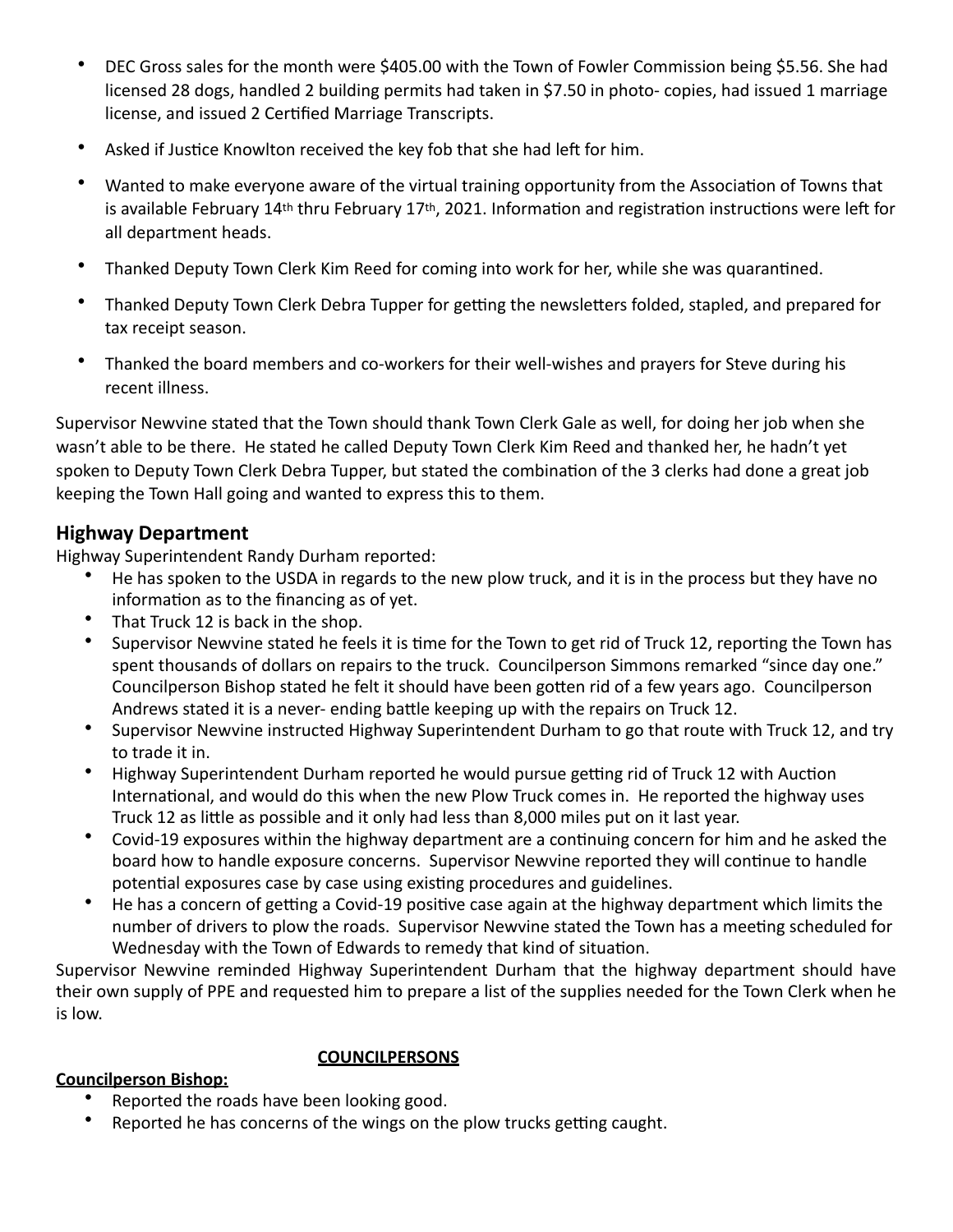#### **Councilperson Andrews:**

- Asked if he and Councilperson Bishop would qualify to drive the Plow trucks for the Town, if it became necessary, as they both have their CDL licenses. Supervisor Newvine stated that they were both insured by the Town and could be used to drive the plow trucks if the need arose.
- Asked the status of the Town Hall, and if it was still closed. Supervisor Newvine reported that the Town Hall is now re-opened with the conditions of anyone entering the Town Hall having to have their temperature taken upon entry and needing to wear a mask. He reported social distancing guidelines and sanitizing surfaces in between visitors has been in place and the recommended guidelines will continue to be followed. He asked to have the information updated on the Town website, social media and on the news. Town Clerk Gale reported the Town of Fowler website stated the Town Hall would resume operation of normal hours beginning on Monday January 11, 2021.

#### **Councilperson Simmons:**

- Reported Kinney Drugs are starting to give COVID-19 shots to 75 years and older persons beginning on the  $14<sup>th</sup>$ .
- Reported the Town of Fowler had a donation of food items that were picked up over the weekend. The board is working on setting up some kind of food program for the people in the Town of Fowler. She will give more information after the board determines how the food program will be offered to Town residents.
- Reported the SOS Program had received a \$100.00 donation that was mailed in with a tax payment the other day. She reported she had sent a thank you note and the Town continues to receive many thank you cards for the SOS (Support Our Seniors) deliveries.
- Reported the Town of Fowler Ethics Committee held their annual organizational meeting today prior to this evening's board meeting. A letter of resignation was received from Lillith Griffith, Ethic Committee Chairperson, effective immediately. Supervisor Newvine read the resignation letter aloud. Councilperson Simmons reported that they will need to find a replacement and she has someone, that she will call.

## **Councilperson Cleveland:**

Shared some advice on COVID-19 that he thought would benefit the highway department, of wearing safety glasses as an added precaution which is now recommended by the CDC.

#### **Supervisor Newvine:**

- Reported he has received a few complaints on the roads being slippery and the trucks getting out to take care of the roads a little late.
- Reported it was good to have newly elected Councilperson Cleveland on the board this evening.
- Wanted to thank Dave Spilman Jr. from the Town of Gouverneur, for the donated food items that were mentioned earlier. He reported Mr. Spilman receives a lot of the items from Kinney Drugs and he has decided to help the Town of Fowler.
- Reported there is a meeting scheduled Wednesday January 13<sup>th</sup>, 2021 at 3:00PM with the Town of Edwards to work on getting set up with a plan of the 2 Towns sharing duties for each other if they find themselves in need amid the COVID-19 Pandemic.
- Reported the Town of Fowler Emergency Plan is being worked on and that Bookkeeper Finnie has a template for the Town of Fowler to use to get going on the plan, which needs to be in place by April 2021.

# **PUBLIC COMMENT**

- Dick Clement reported he had received a call that you could now sign up at the hospital to receive a COVID-19 shot for 75 year and older persons.
- Tim Knowlton reported he had spoken to Jake Weldon about a blessing box for the Town Hall and they would get one built when the Town decides what they want.